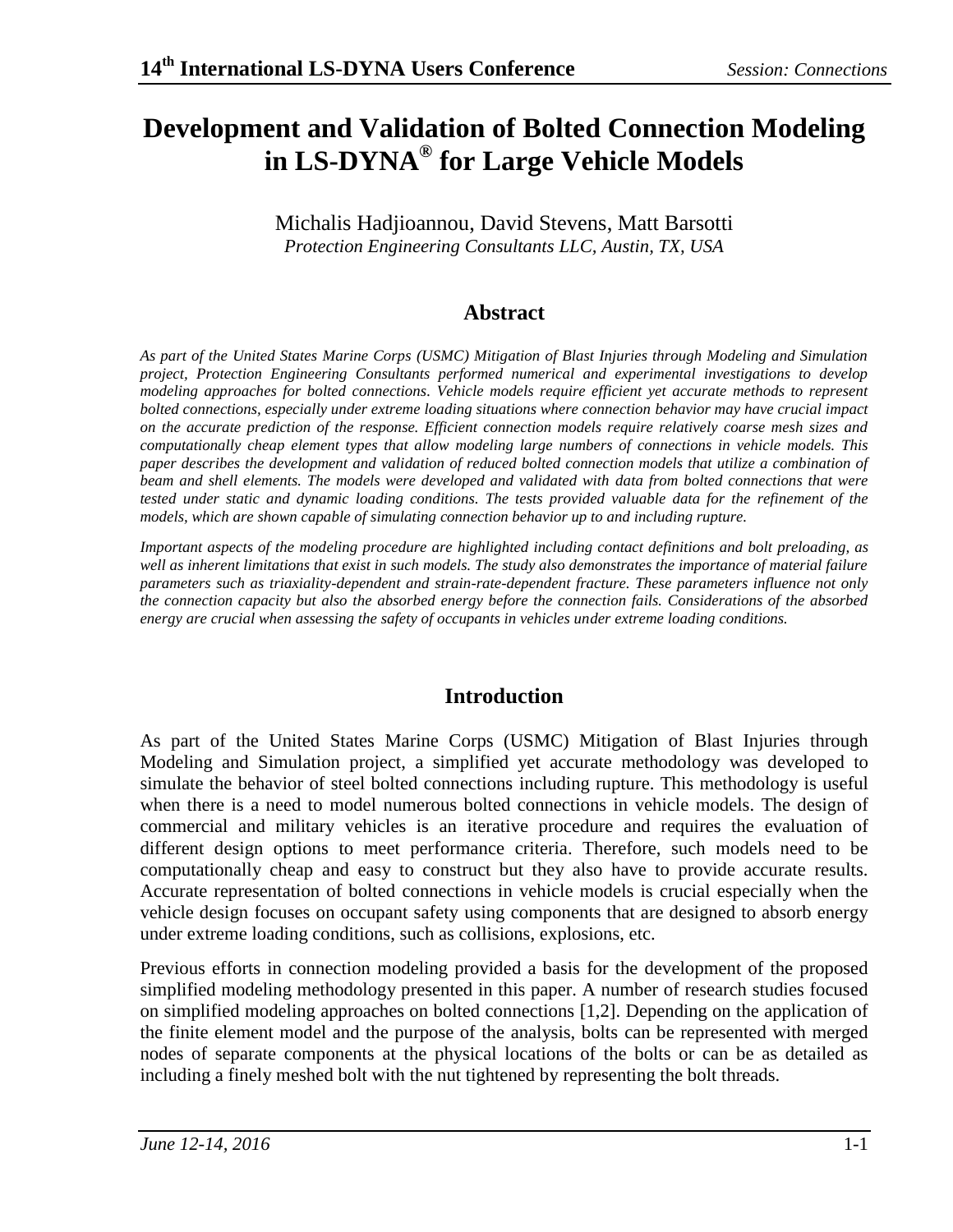Between these two extremes, there are other simplified (reduced) approaches that can potentially represent the connection behavior with good accuracy and at the same time have significant gains in terms of computational expense. Sonnenschein [3] has reviewed a number of alternative simplified modeling procedures of bolted connections using LS-DYNA. A commonly used approach utilizes beam elements to simulate the bolt shank; these are attached to beam elements arranged radially around the bolt hole, also known as a spider mesh. The spider mesh is intended to represent the bolt head and nut. This approach eliminates the need of contact definitions which can result in inaccurate representation of the bearing stresses that are developed between the bolt shank and the bolt hole. For that reason, the typical failure modes associated with bolted connections such as plate tear-out rupture and bolt shear failure cannot be captured.

Sonnenschein [3] suggested an intermediate approach which can account for the bearing stresses of the bolt in the bolt-hole by avoiding the need to use solid elements. In this case the bolt head is modelled with shell elements which are connected with beam elements that represent the bolt shank. The bolt shank interacts with the bolt hole through null beam elements that are placed around the hole. An alternative to that approach was proposed by Narkhede *et al* [2] that uses discrete spring elements to account for the interaction of the bolt shank with the bolt hole. These two approaches show good agreement with experimental results but neither was capable of explicitly capturing the connection response up to failure or the failure mode.

The proposed simplified modeling methodology not only captures the connection behavior at the early loading stages, but it is also able to capture connection rupture with good accuracy either under static or dynamic loading conditions. The method was rigorously validated against connections that were physically tested under dynamic and static loading conditions until complete failure. The data gathered from these tests provided a basis for the development and validation of simplified bolted connection models. These models use beam and shells elements to explicitly represent important characteristics of bolted connections such as bolt preloading, interaction of the separate connection components through contact definitions, and physical fracture of the connecting parts. Certain limitations of the modeling procedure were also identified and are discussed in this paper.

#### **Static and Dynamic Pendulum Testing of Bolted Connections**

#### *Experiments*

Protection Engineering Consultants (PEC) designed a series of tests on bolted connections to provide data for the validation of simplified modeling approaches for bolted connections. The tests applied direct shear to bolted connections as shown in [Fig. 1;](#page-2-0) different bolt diameters, plate thicknesses, and bolt-hole to edge distances were evaluated. By adjusting these parameters, typical failure modes were achieved including plate tear-out failure and direct shear fracture of the bolt as shown in [Fig. 2.](#page-2-1)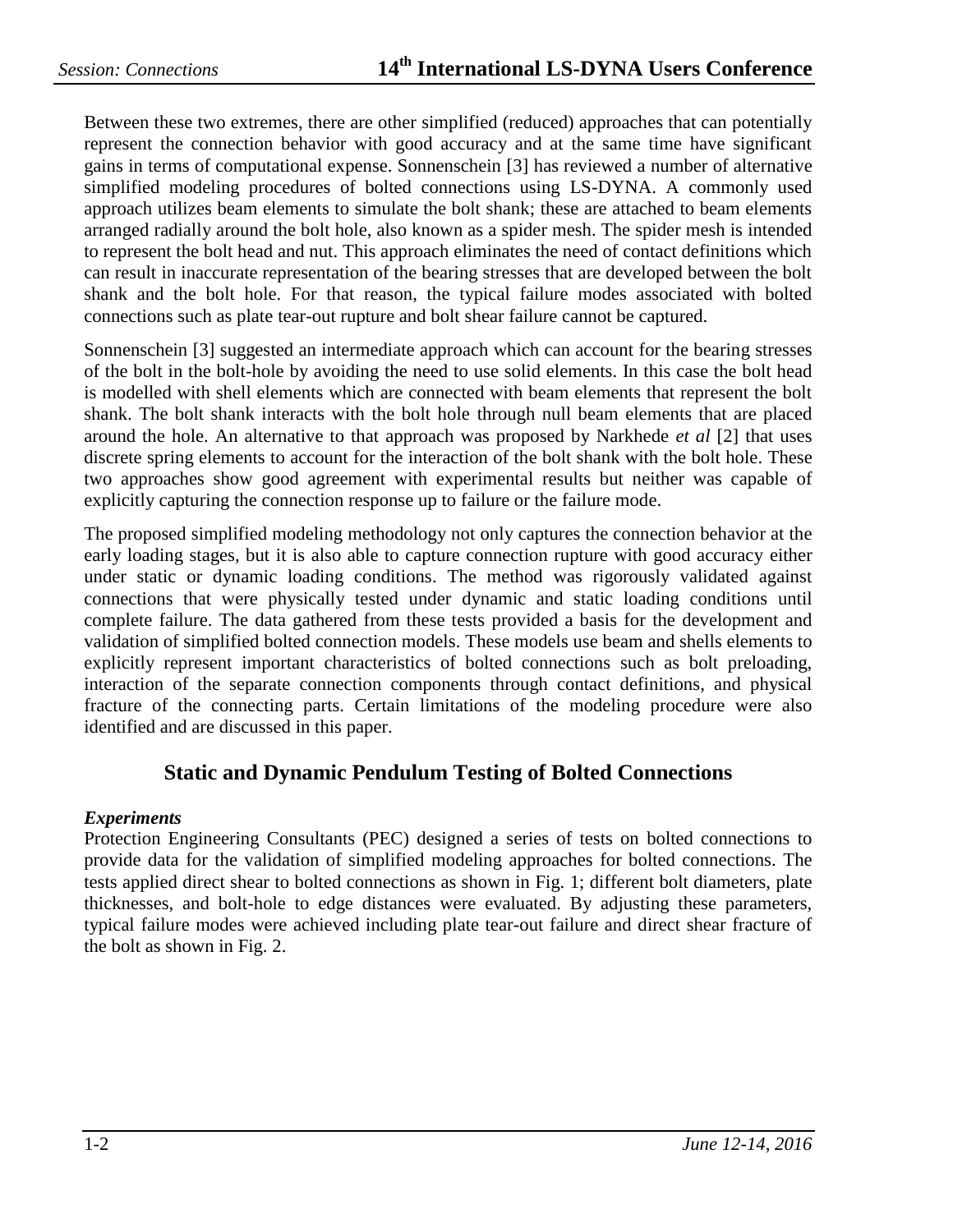

*Fig. 1: Bolted connection loaded in direct shear*

<span id="page-2-0"></span>

(a) plate tear-out failure (b) Bolt shear fracture

#### <span id="page-2-1"></span>*Fig. 2: Typical failure modes of physical tests; (a) plate tear-out failure, (b) bolt shear fracture*

The tests were performed by Southwest Research Institute (SwRI) using a universal loading machine for the static tests and a 2250-lbf pendulum for the dynamic tests; see [Fig. 3.](#page-3-0) By adjusting the drop-height of the pendulum, different load rates were achieved. The connection specimens were loaded through a specially designed frame that accommodated the connection specimens shown in [Fig. 3\(](#page-3-0)b). Similar test specimens to those that were tested dynamically were also tested statically until total failure. A total of twenty-four pendulum and seven static tests were performed during the testing program. All specimens consisted of rolled homogeneous armor (RHA) steel plates and Grade 8 bolts. Similar tests were performed with welded connection specimens but they are outside the scope of this paper. The data gathered from these tests were used to validate the simplified bolted connection models.

The strains in all specimens were measured using digital image correlation (DIC). In particular, for the dynamic tests, the peak axial strain (thus peak axial force), the pendulum impact velocity and failure mode were used as the basis for comparison with the numerical models. In addition, the static tests were instrumented with conventional load cells and string potentiometers since these test configurations allowed their usage.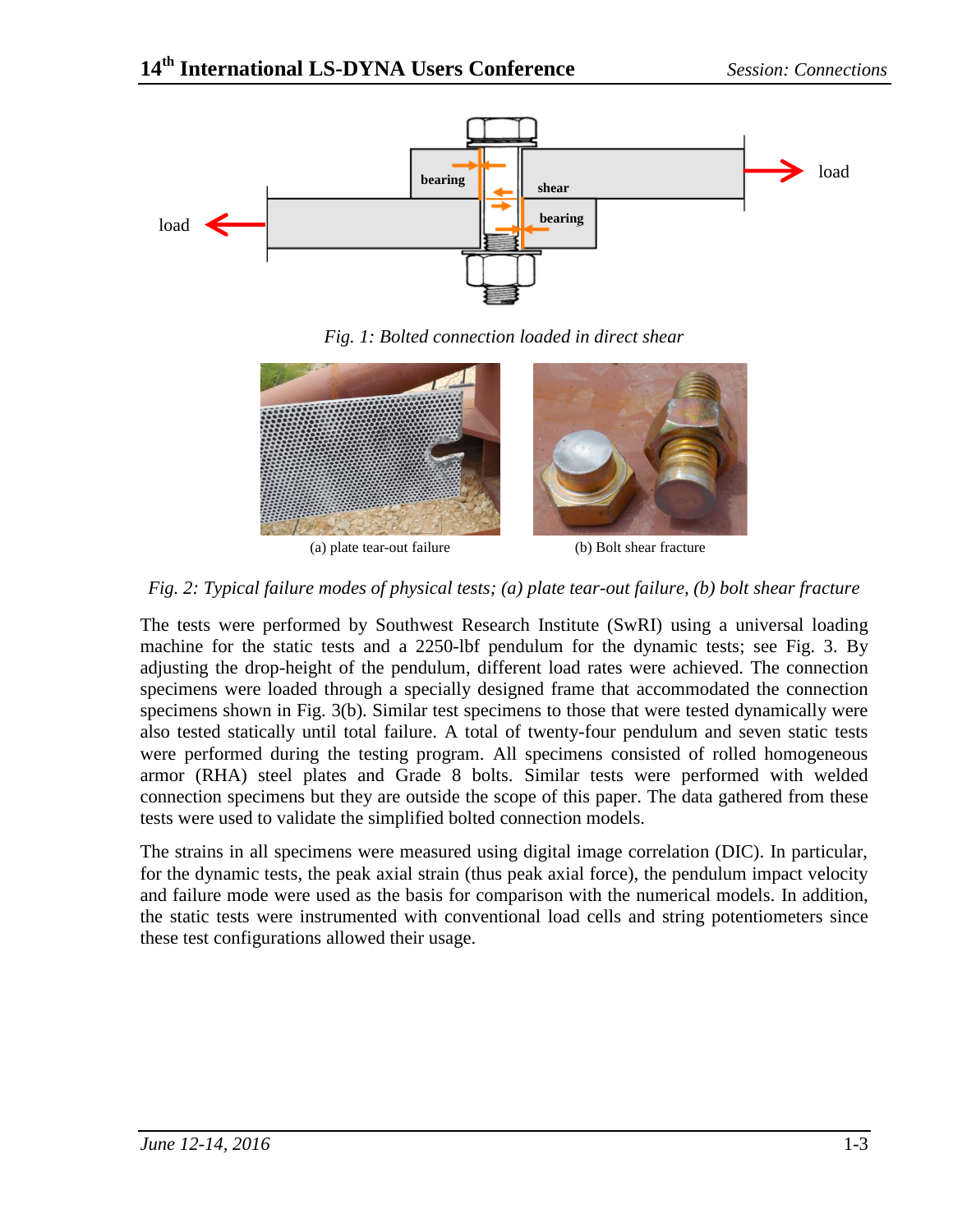

*Fig. 3: Testing apparatus used for the connection tests; (a) static testing, (b) dynamic testing*

## **Proposed Simplified Modeling Procedure**

### <span id="page-3-0"></span>*Generating the Finite Element Mesh*

The bolt-head and nut are represented with fully integrated shell elements (elform=16) that are placed in the surface defined from the bolt-head and nut mid-thickness. The thickness of the shell elements is equal to the thicknesses of the bolt-head and nut, as shown in [Fig. 4.](#page-4-0) The bolt shaft in actual bolts typically consists of two portions; (a) the bolt shank, i.e. the unthreaded part and (b) the threaded part. Both portions are represented with Hughes-Liu two-node beam elements (elform=1) with a diameter equal to the nominal diameter of the bolt. The junction between the beam elements of the bolt shaft and the shell elements of the bolt head is realized with constraint equations using the \*CONSTRAINT\_NODAL\_RIGID\_BODY (CNRB) keyword. The constraint nodes of the shell elements in the bolt-head and nut extend to an area that is equal to the area covered from the bolt shaft, as shown in [Fig. 4\(](#page-4-0)c). The CNRB definitions also include nodes at the ends of the beam elements to account for the actual deformable part of the bolt shaft as shown in [Fig. 4\(](#page-4-0)b). That is needed because the clear distance between the bolt head and nut, also known as grip length, is defined by the total thickness of the connecting parts and the thickness of the washers. The washers are modelled as separate parts that interact with the other components of the connection, i.e. bolt and connected plates. [Fig. 5](#page-4-1) shows the numerical model of the bolt/nut including the washers. The thinning option in the \*CONTROL\_SHELL card (istupd=4) was used since the elements at the vicinity of the bolt hole experience high plastic strains and Poisson's ratio effect become influential.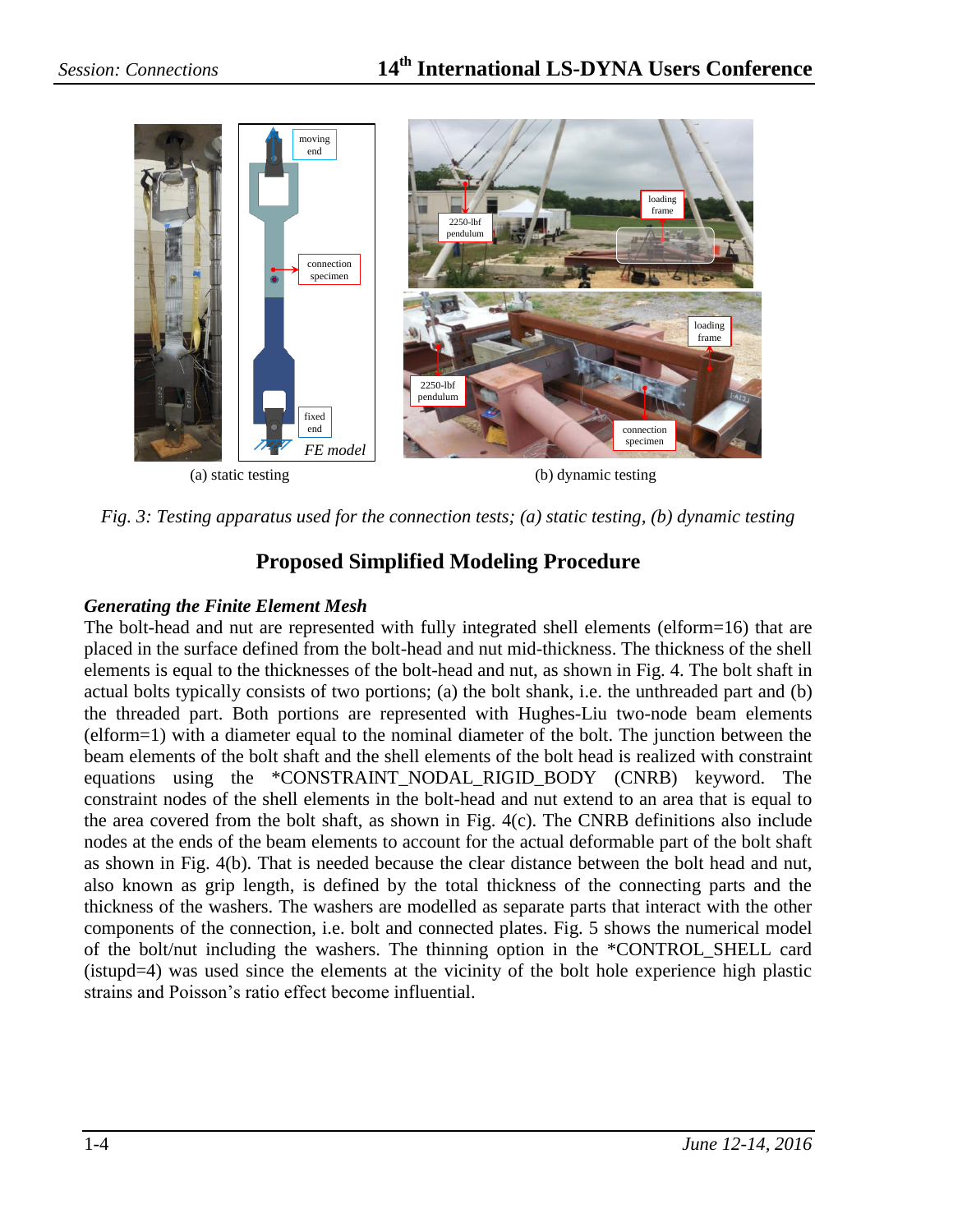

<span id="page-4-0"></span>*Fig. 4: Finite element model of bolt/nut, (a) actual bolt/nut, (b) plan view, (c) perspective view, (d) extruded view*



<span id="page-4-1"></span>*Fig. 5: Finite element model of the bolt/nut including washers, (a) plan view, (b) perspective view*

The plates that are attached together with the bolts are represented with fully integrated shell elements. The bolt-hole should always be centered to the bolt-hole shaft to avoid any initial penetrations between them. The reference plane of the shell elements is always placed at the mid-thickness of the plates. [Fig. 6](#page-5-0) shows a side view of a complete single bolted connection finite element model including the plates. Around the bolt-holes of the plates, very thin null beam elements are used to account for the contact of the bolt shaft with the bolt-hole as shown in [Fig. 7.](#page-5-1) The null beam elements do not have any structural contribution in the connection response and are implemented in LS-DYNA as regular beams that use the \*MAT\_NULL material definition. Null beams are also placed at the washers to account for the contact between the bolt shaft and the washers.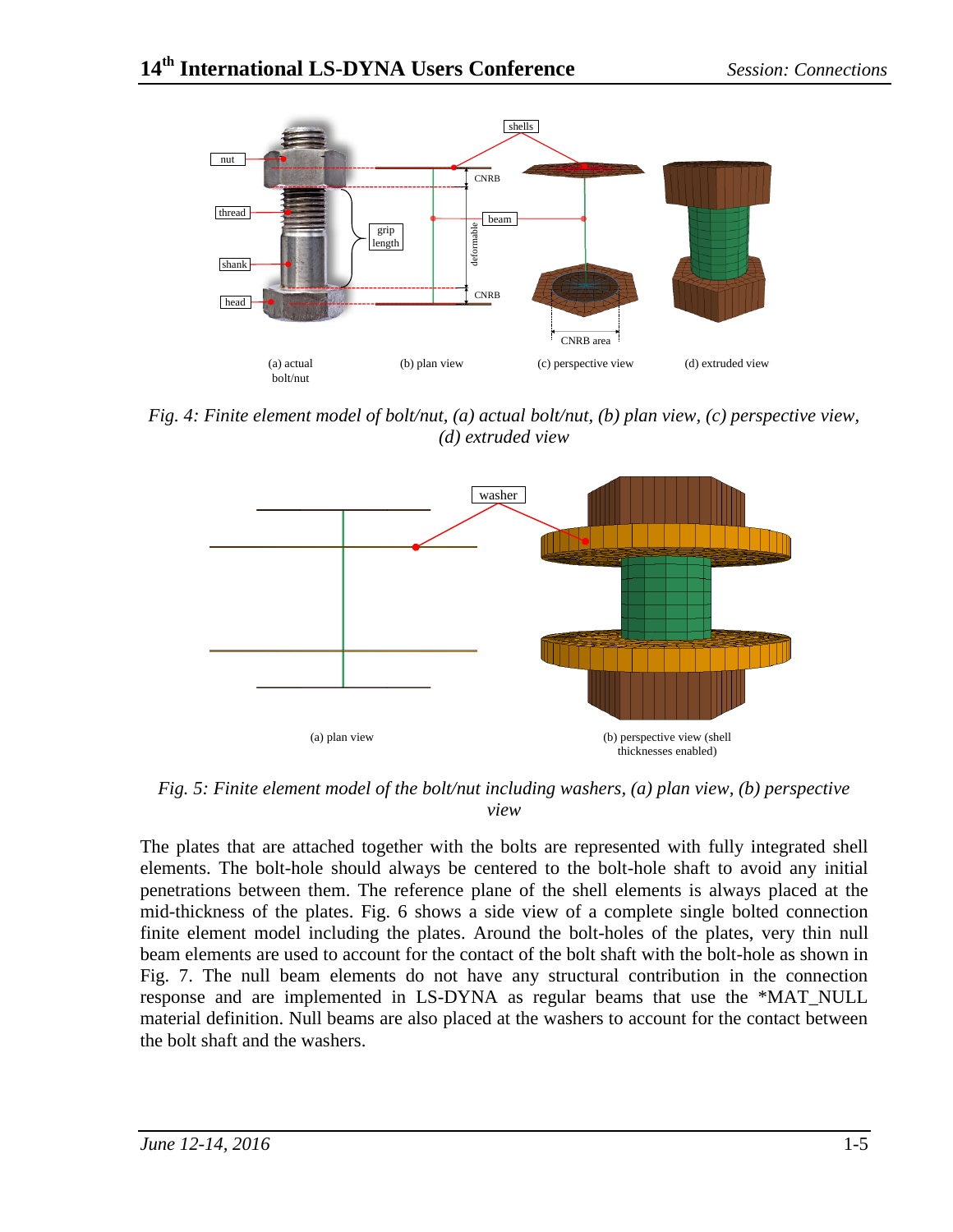

(b) side view (shell thicknesses enabled)



<span id="page-5-0"></span>

*Fig. 7: A view of the plate depicting the null beam elements placed around the bolt-hole*

#### <span id="page-5-1"></span>*Interaction of the Connecting Parts*

The individual connection components interact with each other by defining two separate contact groups. The first group includes the beam elements of the bolt shaft and the null beam elements that are placed around the bolt-hole only. This contact group explicitly simulates the bearing stresses of the bolt shaft against the bolt hole using the \*CONTACT\_AUTOMATIC\_GENERAL keyword. The second contact group includes the interaction of all remaining parts, i.e. the connected plates, bolt-head, nut, and washer using the \*CONTACT\_SINGLE\_SURFACE keyword. In both contact definitions a static and dynamic friction coefficient of 0.5 and 0.4 are used respectively (fs=0.5, fd=0.4). Applying a viscous damping coefficient of  $10\n-20\%$  for the contact helps in eliminating high-frequency oscillations [4]. The contact option that ignores initial penetrations (IGNORE=2) is used because in cases where relatively thick and small elements are used, self-contact between the shell elements might result in early termination of the analysis without any meaningful results.

#### *Bolt Pretension*

Pretension in the bolt is applied using thermal contraction. The principle is to numerically shrink the bolt shaft by cooling it enough to result in the desired tension. That is an iterative process and usually a couple of iterations will result in finding the required temperature drop that results in the desired pretension in the bolt shaft. LS-DYNA does not currently have non-iterative preloading types for Hughes-Liu beam elements and therefore the only available option for bolt pretension is thermal contraction.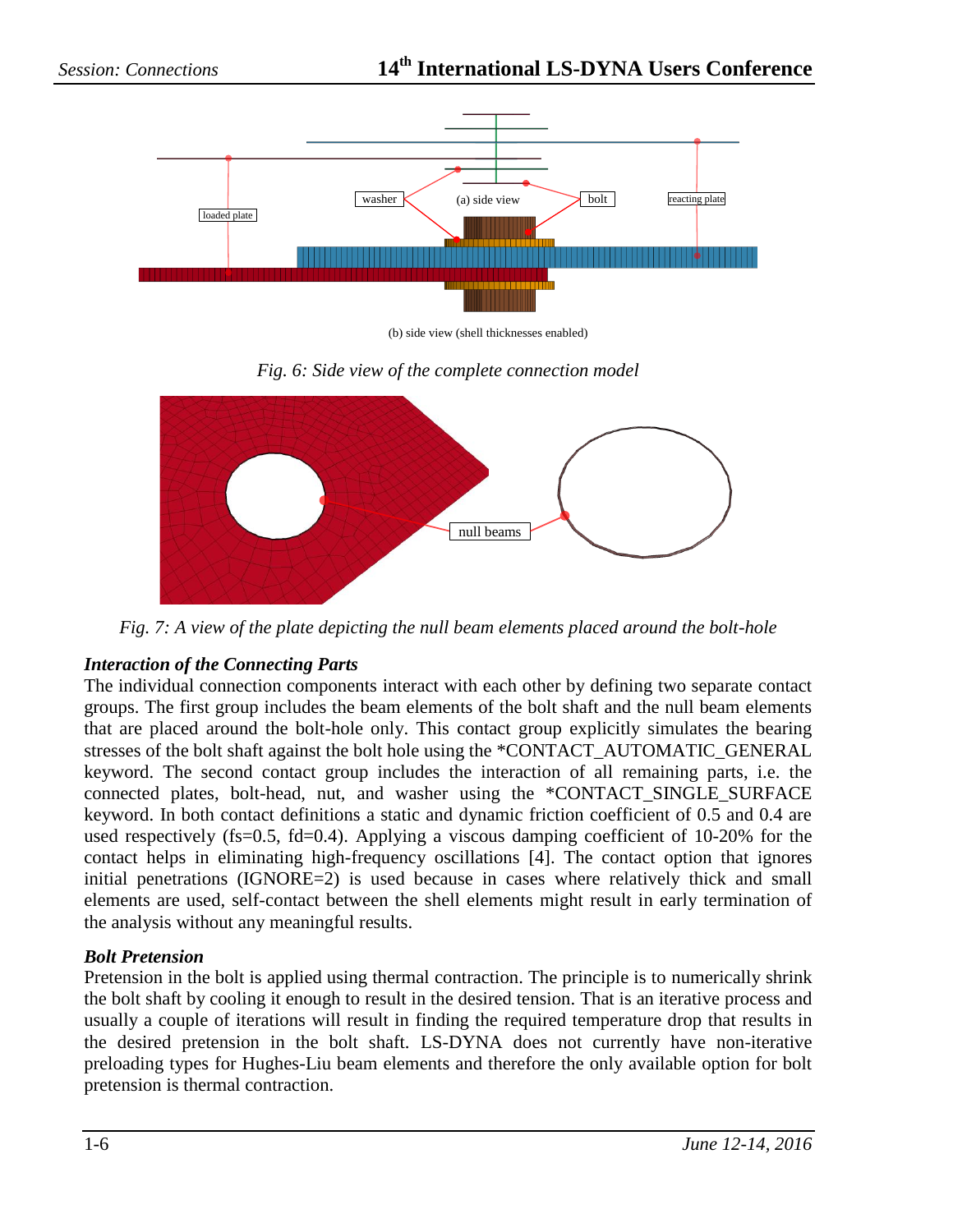#### *Material Constitutive Behavior*

A number of material models in LS-DYNA can be used to simulate the behavior of the connection components. In this study the \*MAT\_SIMPLIFIED\_JOHNSON\_COOK was used to represent the steel plates and \*MAT\_PIECEWISE\_LINEAR\_PLASTICITY was used for the bolts. It is crucial to define the material law using actual experimental data as a benchmark for replicating physical uniaxial tension coupon tests with numerical tension coupons. The objective is to identify the correct true stress-strain parameters so that the resulting engineering stressstrain curve from the analysis is similar to the benchmark curve. This calibration process tends to be sensitive to the specific geometry and gage length and it is therefore suggested that numerical coupon geometries match those of the experimental tests.

#### *Material Damage Criteria*

An important aspect of the modeling procedure is the implementation of advanced damage models that are able to simulate the post-yield behavior of steel until rupture and capture behaviors associated in extreme loading conditions. In this study, damage is modelled using the GISSMO (Generalized Incremental Stress-State dependent damage Model) damage model. A detailed description of GISSMO is provided by Effelsberg *et al* [5]. In the analyses performed herein two different failure and two different mesh regularization criteria were employed.

The first failure criterion is triaxiality-dependent which associates the plastic strain at fracture of the shell elements with the level of triaxiality of each element. That is defined as a triaxiality curve (LCSDG) in GISSMO that associates the effective plastic strain at fracture for different triaxiality ratios. The dependence of fracture strain of steel with triaxiality has been proven by a number of researchers such as Johnson and Cook [8] but the experimental data available for different types of metals are still very limited.

The second failure criterion is the introduction of strain-rate dependent scaling factors for equivalent plastic strain to failure. A curve (LCSRS) defines scaling factors for the plastic strain at fracture at the different strain rates. This accounts for the fact that steel fractures at lower strains as the load rate increases. Data for these damage parameters were based on the experimental work of Whittington *et al.* [6].

The last two criteria basically implement mesh regularization for different mesh sizes. Those require the definition of two additional curves. The first one scales the equivalent plastic strain to failure with the element size (LCREGD). In general the scaling factors increase as the element sizes decreases. The second one defines a fading component that depends on the element size and accounts for the strain localization (FADEXP) at higher strain rates. Values for these two criteria were adopted from the work of Ozamut *et al*. [7] that focused on identification of these parameters for steel.

### **Remarks and Limitations of the Simplified Modeling Procedure**

A number of parameters in the modeling procedure were found to have appreciable influence on the connection response. Those are discussed in this section and limitations associated with the simplified modeling procedure are also presented.

#### *Bearing Forces*

In an actual bolted connection or a detailed finite element model with brick elements, the bearing forces of the bolt shaft with the bolt holes are distributed over the contact area between the bolt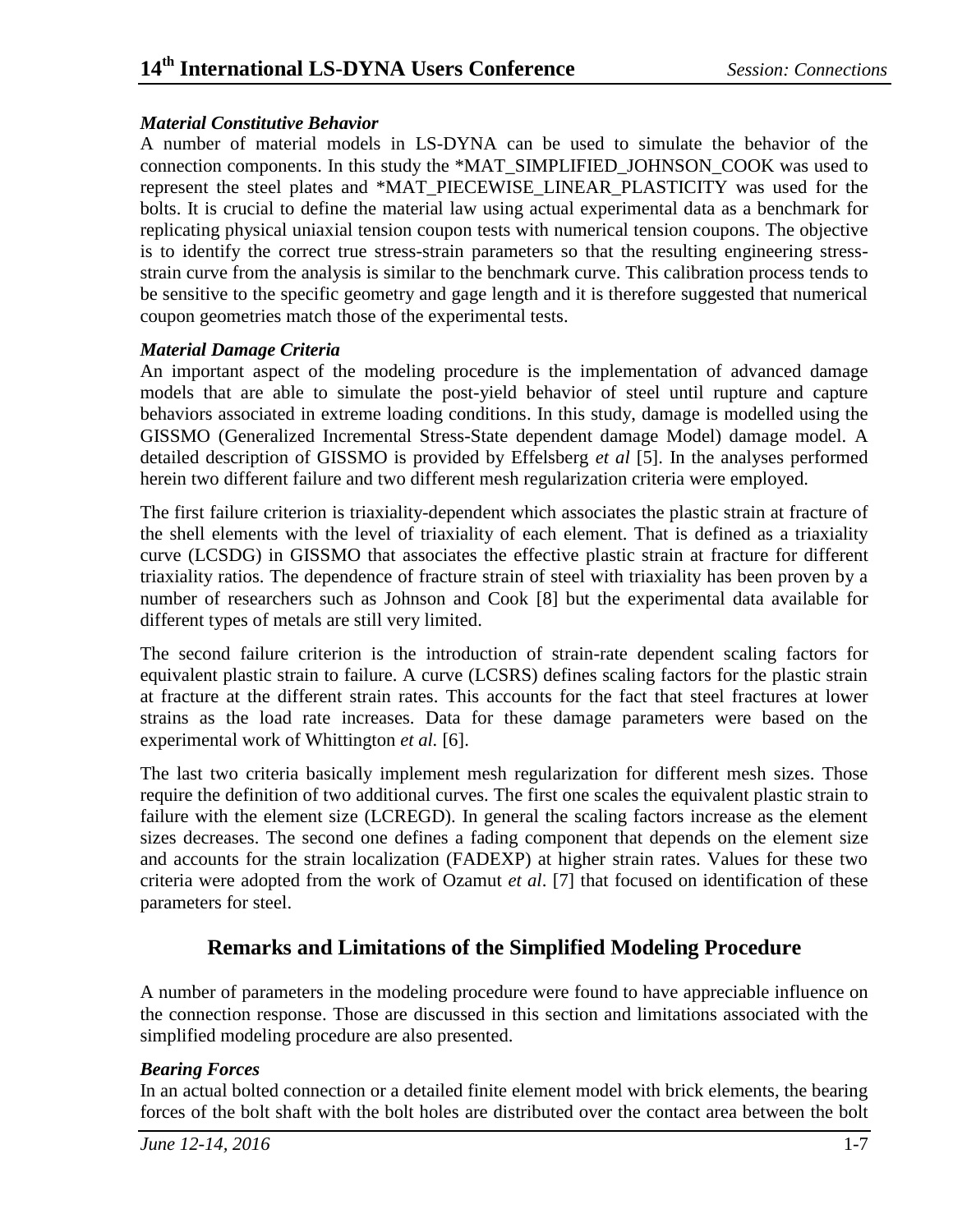shaft and the bolt holes, as shown in Fig.  $8(a)$ . Depending on the thickness of the connected plates and the diameter of the bolt, the contact area can increase significantly. On the other hand, when the proposed simplified connection model is used, this contact area is reduced to a contact edge, which consists of the shell elements around the bolt-hole that are in contact with the bolt shaft as shown in [Fig. 8\(](#page-7-0)b) and [Fig. 9.](#page-7-1) Therefore the distribution of bearing forces due to that contact is different compared to the actual one and this results in a different stress distribution. This difference does not typically cause any issues at relatively low loads, but at higher loads, such that the connection is about to rupture, this can lead to significantly different results. A good approach that has been proven to provide better results is to always have the reference planes of the shell elements at their mid-thicknesses (nloc=0).



<span id="page-7-0"></span>*Fig. 8: Bearing forces, (a) detailed model with solid elements, (b) simplified model*



<span id="page-7-1"></span>*Fig. 9: Interaction of the bolt-shaft with the null beams in the simplified connection models*

#### *Triaxiality Damage Criterion*

An important parameter is the definition of a triaxiality-dependent failure criterion, which affects the connection response, especially when plate tear-out fracture is modelled. Bearing of the boltshaft with the bolt-hole results in an uneven triaxiality state at the vicinity of the bolt-hole. An example of the triaxiality state of a plate that is bearing against a bolt is shown in [Fig.](#page-8-0)  $10(a)$ . Fig. [10\(](#page-8-0)b) shows the Von Misses stress distribution at the same state. It is noticeable that although the stresses at the bearing side of the bolt-hole are fairly uniform, the triaxiality ratios are considerably different. The definition of the fracture strain as a function of triaxiality ratio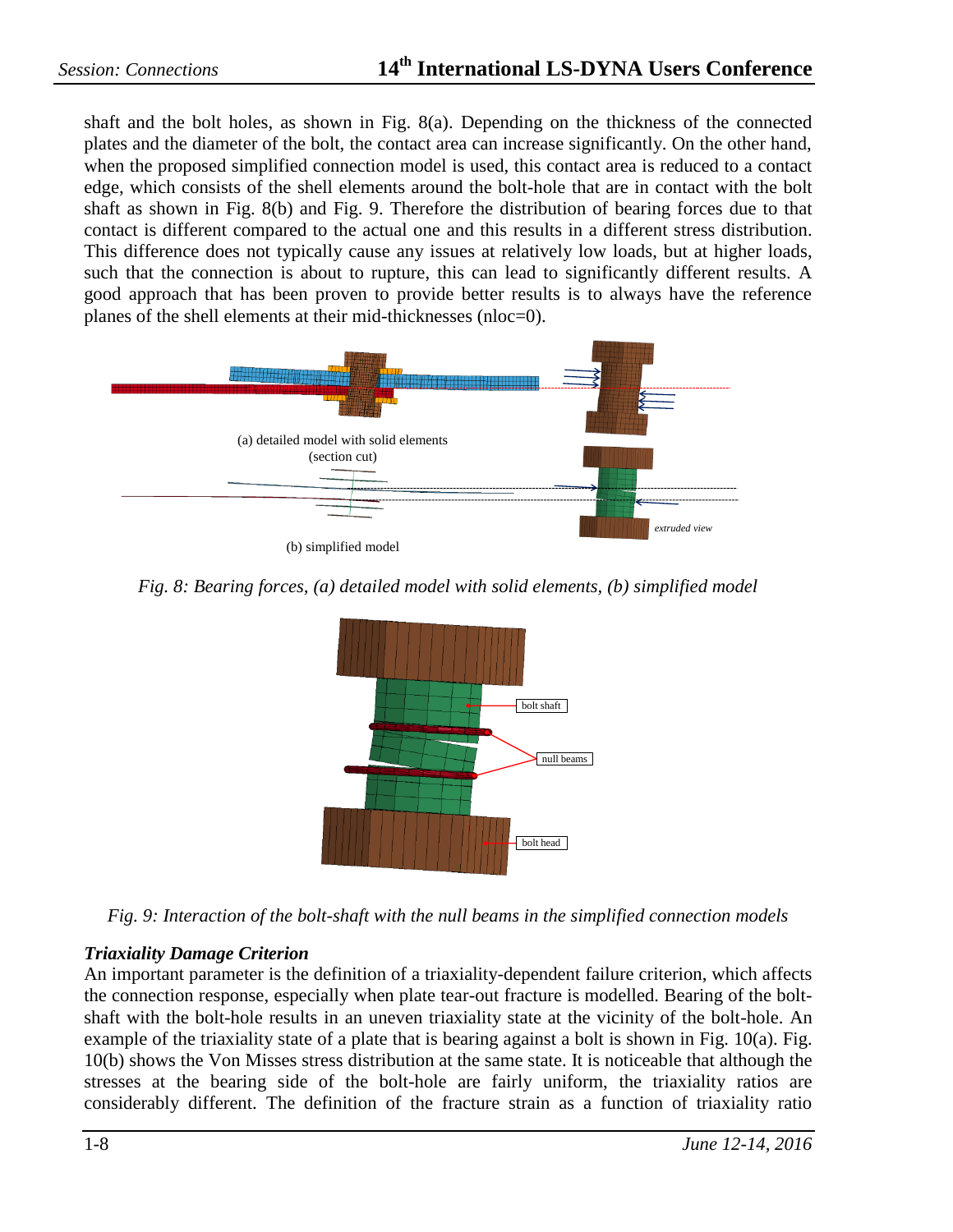eventually dictates which of those elements fail first and results in a more realistic block shear failure as shown in [Fig. 11\(](#page-8-1)a). On the other hand, if the failure strain is independent of the triaxiality ratio, the failure mode is not realistic and is shown in [Fig. 11\(](#page-8-1)b). In that case elements fail right at the bearing surface between the bolt-shaft and the bolt-hole which also affects the obtained capacity of the connection.



<span id="page-8-0"></span>*Fig. 10: Triaxiality ratio and von-Mises contours on a plate that is bearing against a bolt (bolt not shown for clarity)*



<span id="page-8-1"></span>*Fig. 11: Plate tear-out fracture, (a) triaxiality-dependent fracture, (b) triaxiality-independent fracture*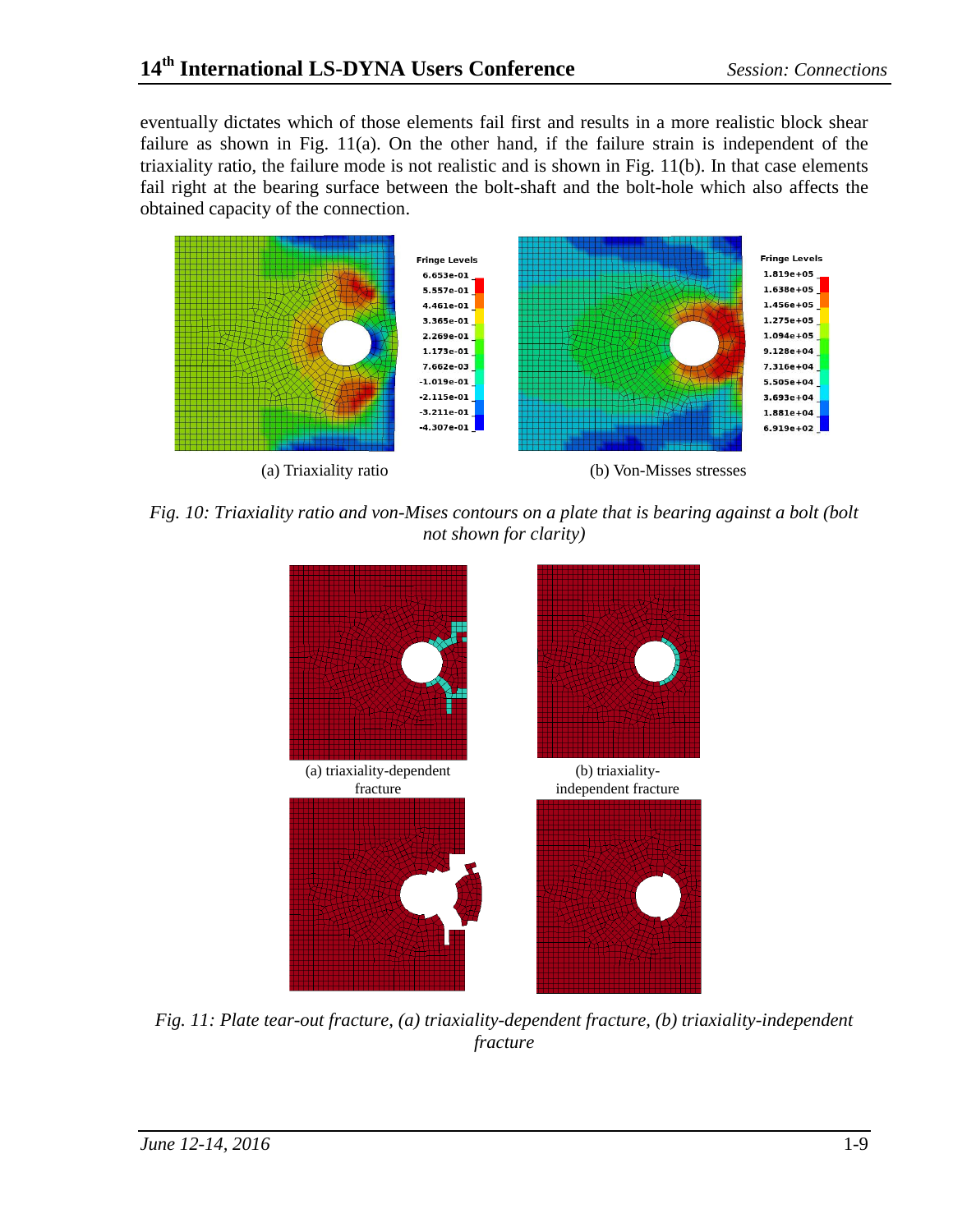#### **Comparison with Experimental Tests**

The static and dynamic pendulum tests of the connections were simulated to validate the proposed simplified modeling approach. For the dynamic tests a separate detailed finite element model of the pendulum testing was created as shown in [Fig. 12.](#page-9-0) The connection specimens were represented with the simplified modeling approach presented herein and the remaining components of the test setup were included, such as the loading frame and the pendulum. For each test, the peak axial force that was developed at the specimen and the corresponding impact velocity of the pendulum were measured. [Fig. 13](#page-10-0) shows a comparison of the peak axial force versus the impact velocity of ten (10) of the dynamic pendulum tests against the response that was calculated with the finite element models. Each data series represents the same specimen configuration that was tested under different impact velocities. It is evident that these finite element models were able to capture the variation of the peak axial force under different impact velocities within 15%. [Fig. 14](#page-10-1) shows a comparison of the failure modes that were obtained with LS-DYNA and the failure modes of the physical tests. Both failure modes, i.e. plate tear-out fracture and bolt shear were quite similar to the failure modes that were observed during the physical tests.



<span id="page-9-0"></span>*Fig. 12: Finite element model used to replicate the pendulum tests*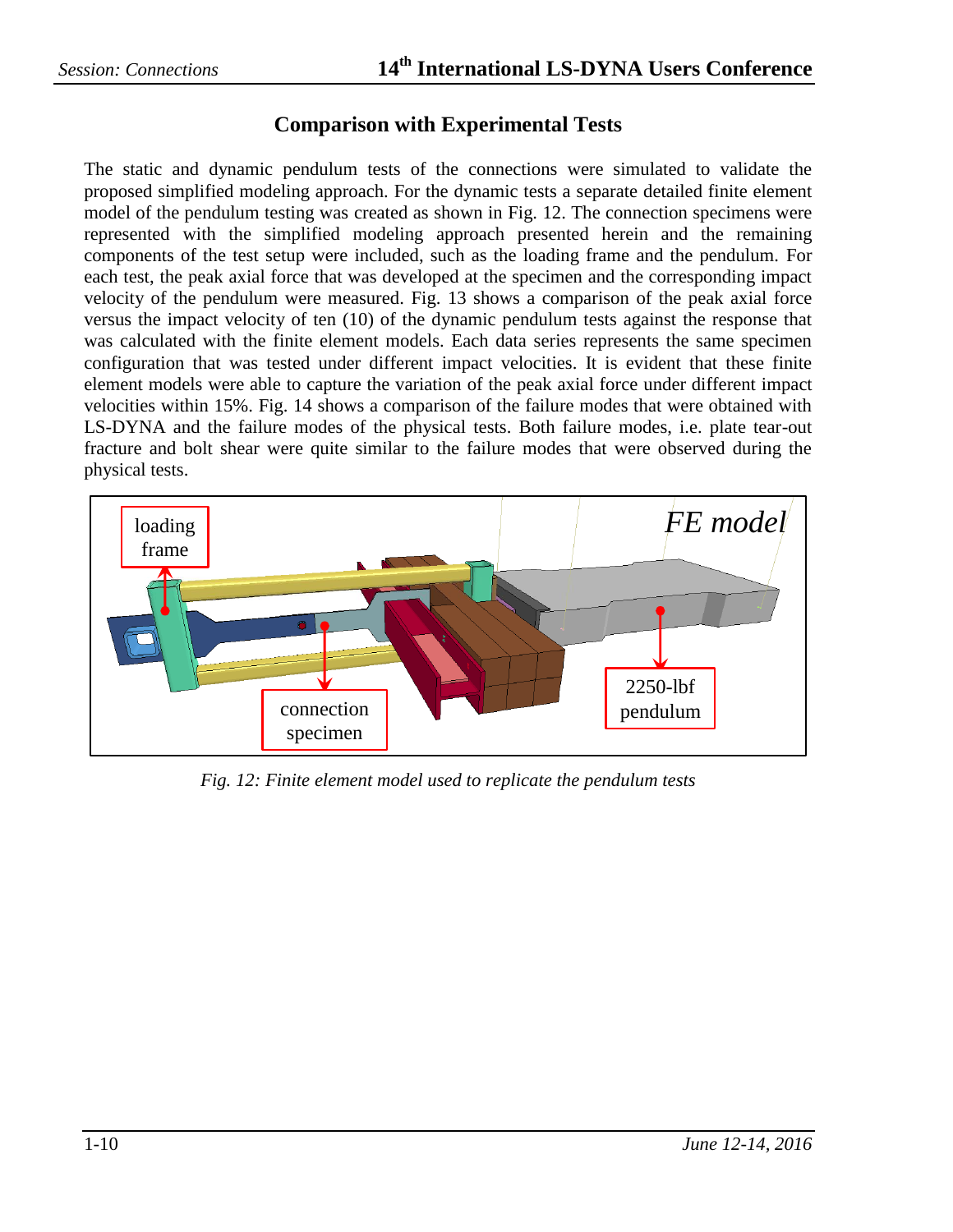

<span id="page-10-0"></span>*Fig. 13: Peak force versus impact velocity, experimental data and LS-DYNA simplified simulations*



<span id="page-10-1"></span>*Fig. 14: Comparison of failure modes in the simplified bolted connection specimens modelled with LS-DYNA and the physical tests, (a) plate tear-out, (b) bolt shear*